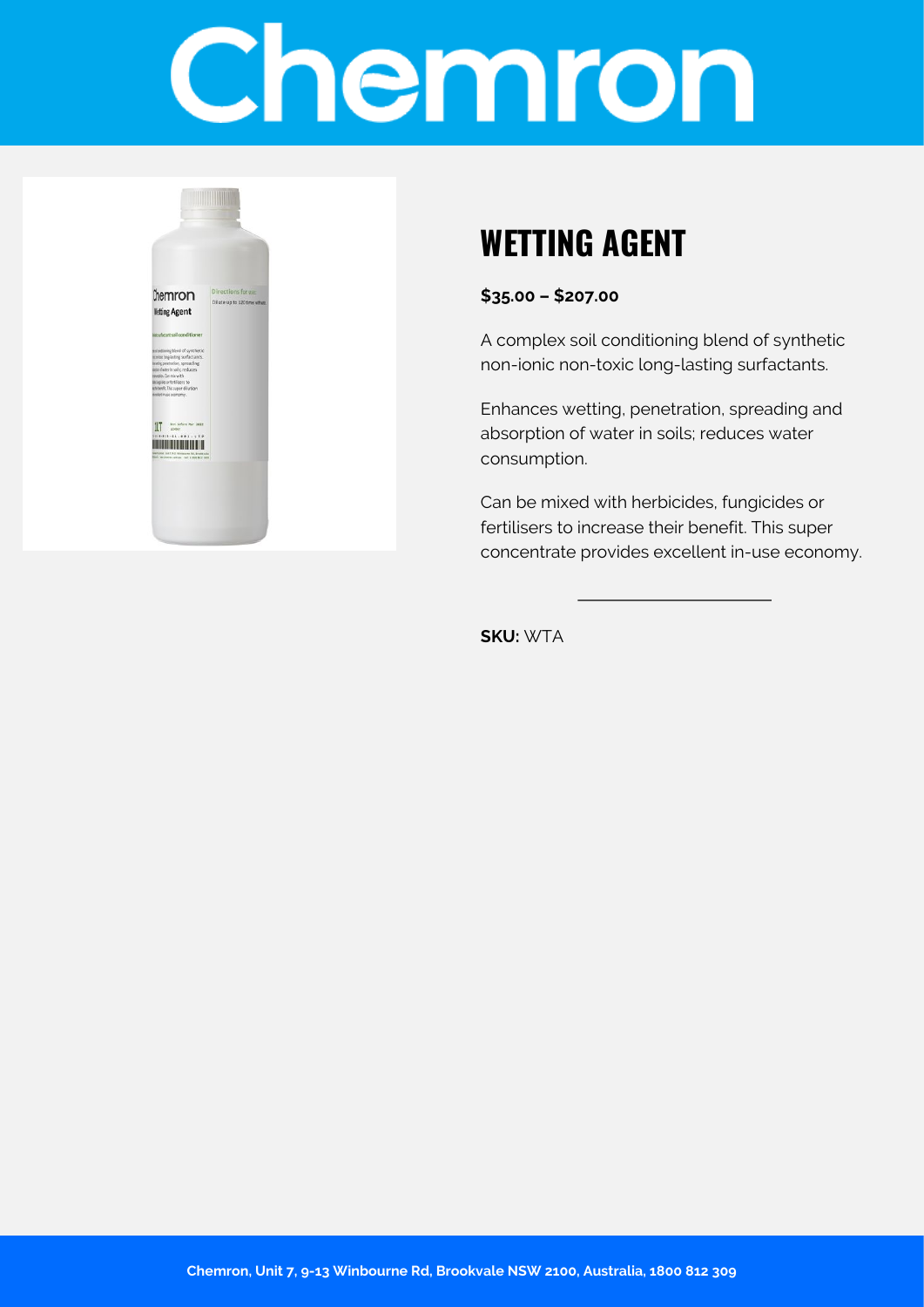## Chemron

## **VARIATIONS**

| Image                                               | <b>SKU</b>              | <b>Price</b>                          | <b>Container Size</b> |
|-----------------------------------------------------|-------------------------|---------------------------------------|-----------------------|
| Themron<br>Isting Agent<br>$\prod_{i=1}^n$<br>monon | WTA-XU-0-015-GA-001-LTP | \$35.00 ex GST (\$38.50 inc<br>GST)   | 1LT                   |
| ļ.<br>Chemron<br>Wetting Ap<br>$SLT =$<br>          | WTA-XU-0-015-GA-005-LTP | \$86.00 ex GST (\$94.60 inc<br>GST)   | 5LT                   |
| <u>a Timb</u><br>Chemron<br>$15LT$ =<br>            | WTA-XU-0-015-GA-015-LTP | \$207.00 ex GST (\$227.70 inc<br>GST) | 15LT                  |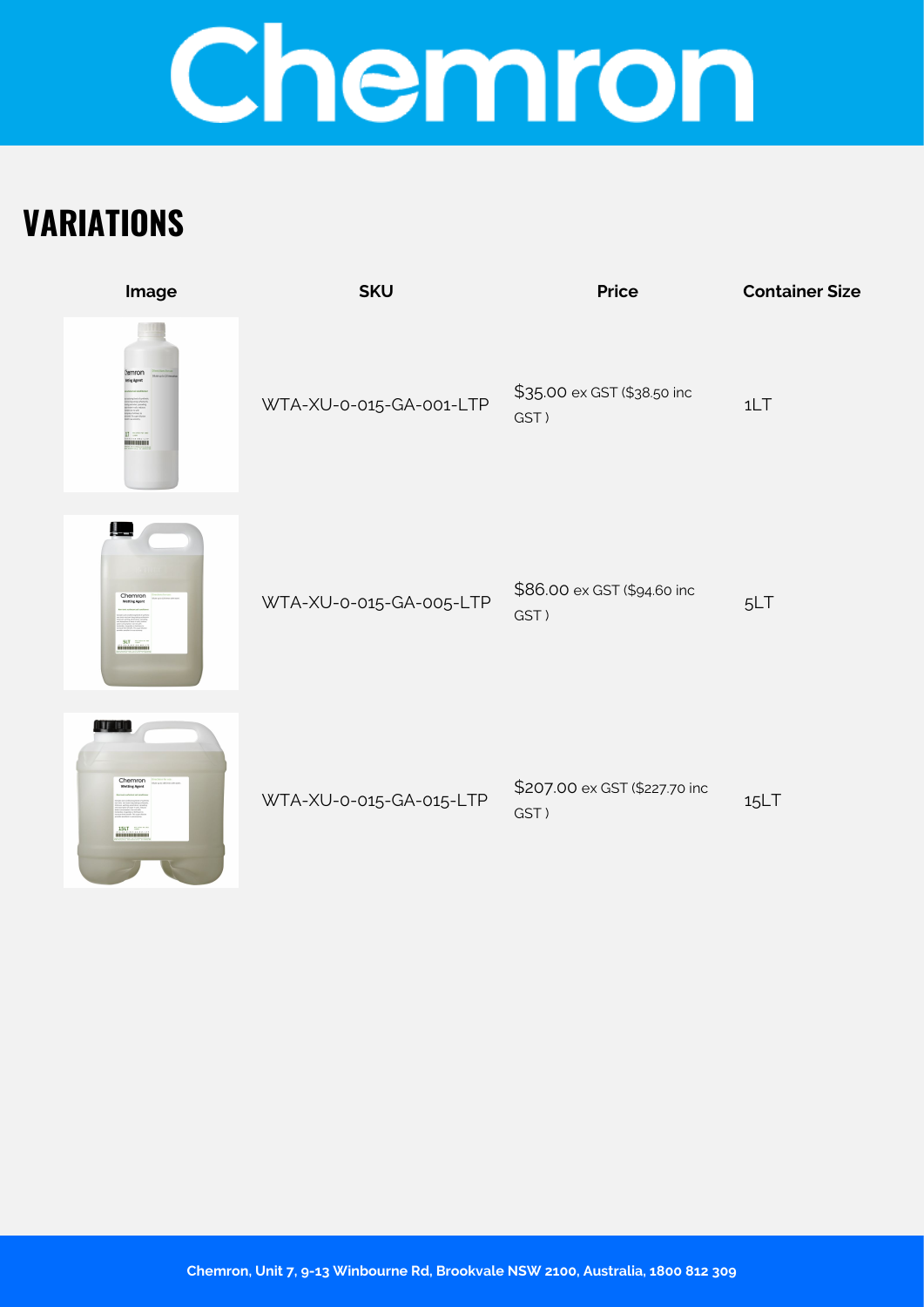

### **PRODUCT DESCRIPTION**

Wetting Agent is a non-ionic surfactant with an ethylene oxide condensate of nonylphenol. It is a non-toxic non-biodegradable soil conditioning solution with a lasting residual effect.

Wetting Agent is a complex blend of synthetic surfactants, designed to increase the beneficial effects of water. Being non-biodegradable, it is a dependable treatment with lasting effects. Wetting Agent will provide several months residual benefit.

Wetting Agent allows water to penetrate deeper, thus retaining moisture closer to the root system. It can be mixed with herbicides, fungicides or fertilisers to increase their beneficial effects.

Wetting Agent is ideal for reducing water consumption and breaking the surface tension of soils. It can be used as part of any solution to enhance wetting, spreading and absorption.

#### **Product Features:**

- Non-toxic
- Soil conditioning solution
- Dependable application rate
- Provides several months residual benefit

#### **Ideal for:**

- Bowling and golf clubs
- Racing circuits
- Parks and gardens
- Large factory complexes with gardens
- Enhancing weed control activities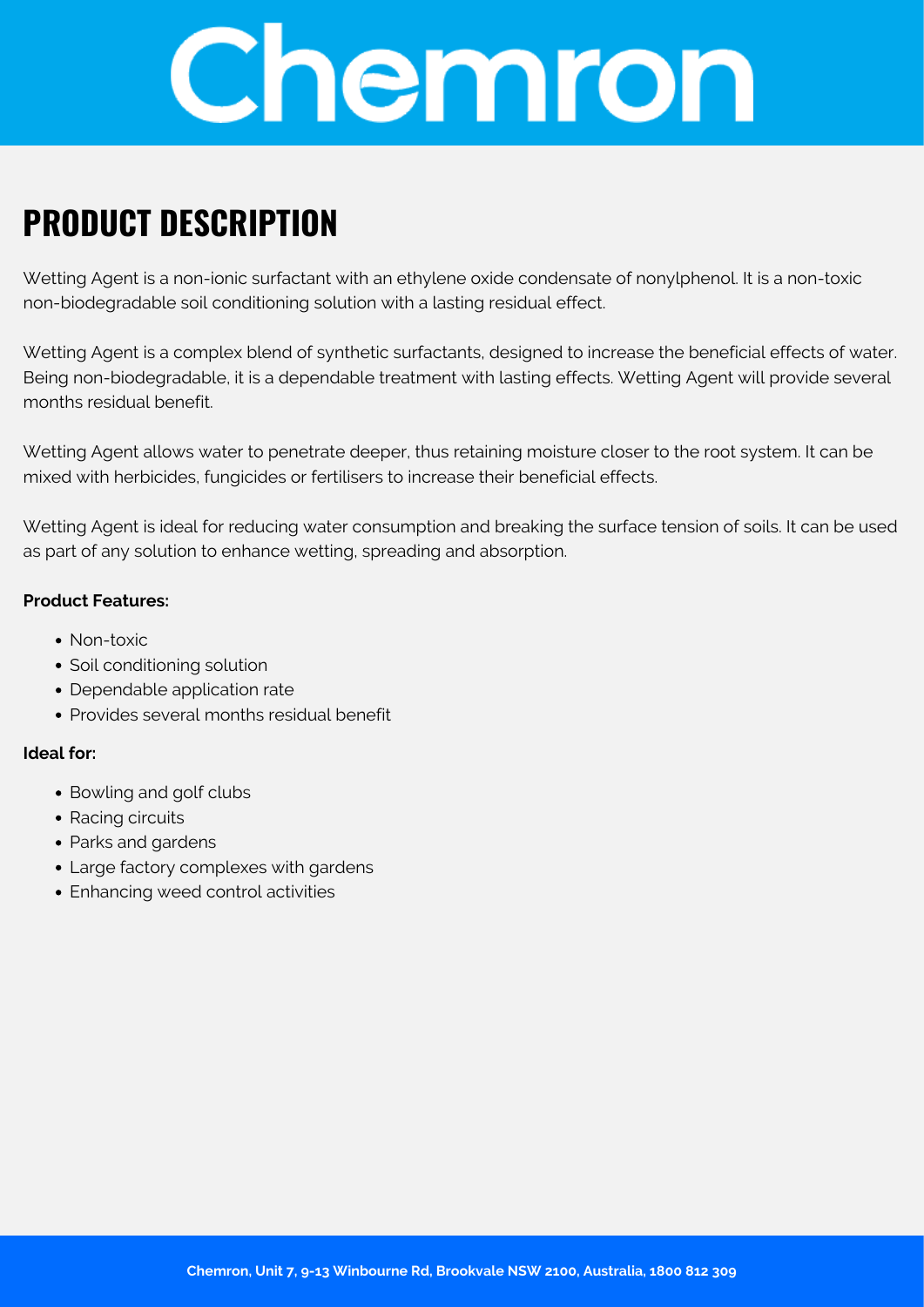

### **DOWNLOADS**

[WTA – Compliance Label](https://chemron.com.au/product-label/WTA - Compliance Label.pdf)